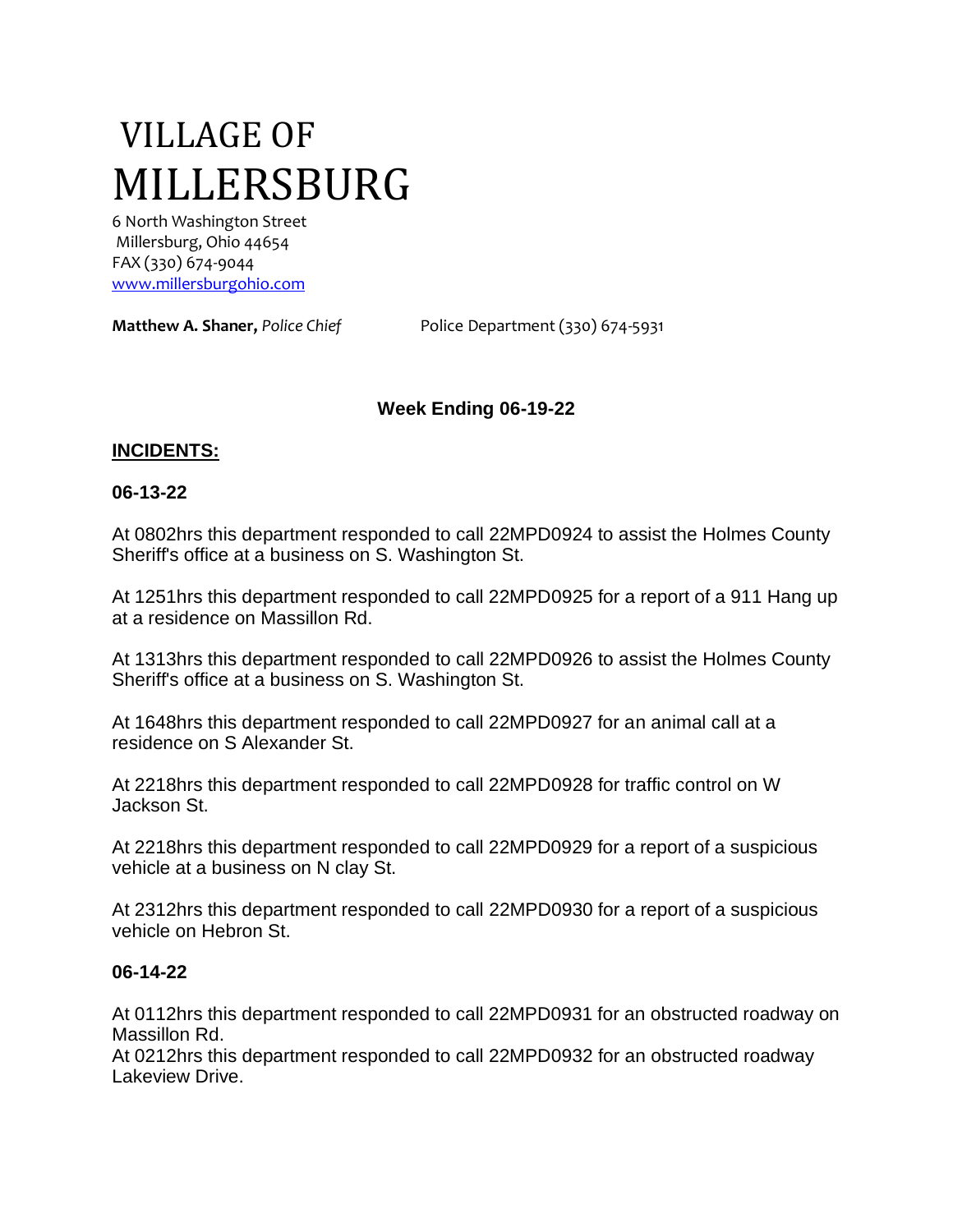At 0233hrs this department responded to call 22MPD0933 for an electric line on fire on E Jones St.

At 0358hrs this department responded to call 22MPD0934 for a bank alarm on N Clay St.

At 0636hrs this department responded to call 22MPD0935 for an obstructed roadway on E Jones St.

At 0751hrs this department responded to call 22MPD0936 for a welfare check of a resident on CR 58.

At 1018hrs this department responded to call 22MPD0937 for a report of a suspicious person at a business on S. Washington St.

At 1429hrs this department responded to call 22MPD0938 for a report of trespassing at a business on S. Washington St.

At 1608hrs this department responding to call 22MPD0939 to assist a citizen locked out of there car at a business on S Washington St.

At 1633hrs this department responded to call 22MPD0940 for a report of a suspicious person at a business on S Washington St.

At 1700hrs this department responded to call 22MPD0941 for a report of trespassing at a business on S Washington St.

At1751 this department responded to call 22MPD0942 for a report of trespassing at a business on S Washington St.

At 1744hrs this department responded to call 22MPD0943 for an animal call at a business on N Clay St.

At 1911hrs this department responded to call 22MPD0944 for an animal call at a business on S Clay St.

## **06-15-22**

At 1250hrs this department responded to call 22MPD0945 for a funeral escort through town to Oak Hill.

At 1429hrs this department responded to call 22MPD0946 for a disabled vehicle on Wooster Rd.

At 1548hrs this department responded to call 22MPD0947 for a report of theft at a business on S Washington St.

At 1636hrs this department responded to call 22MPD0948 for an animal report at a residence on W Jackson St.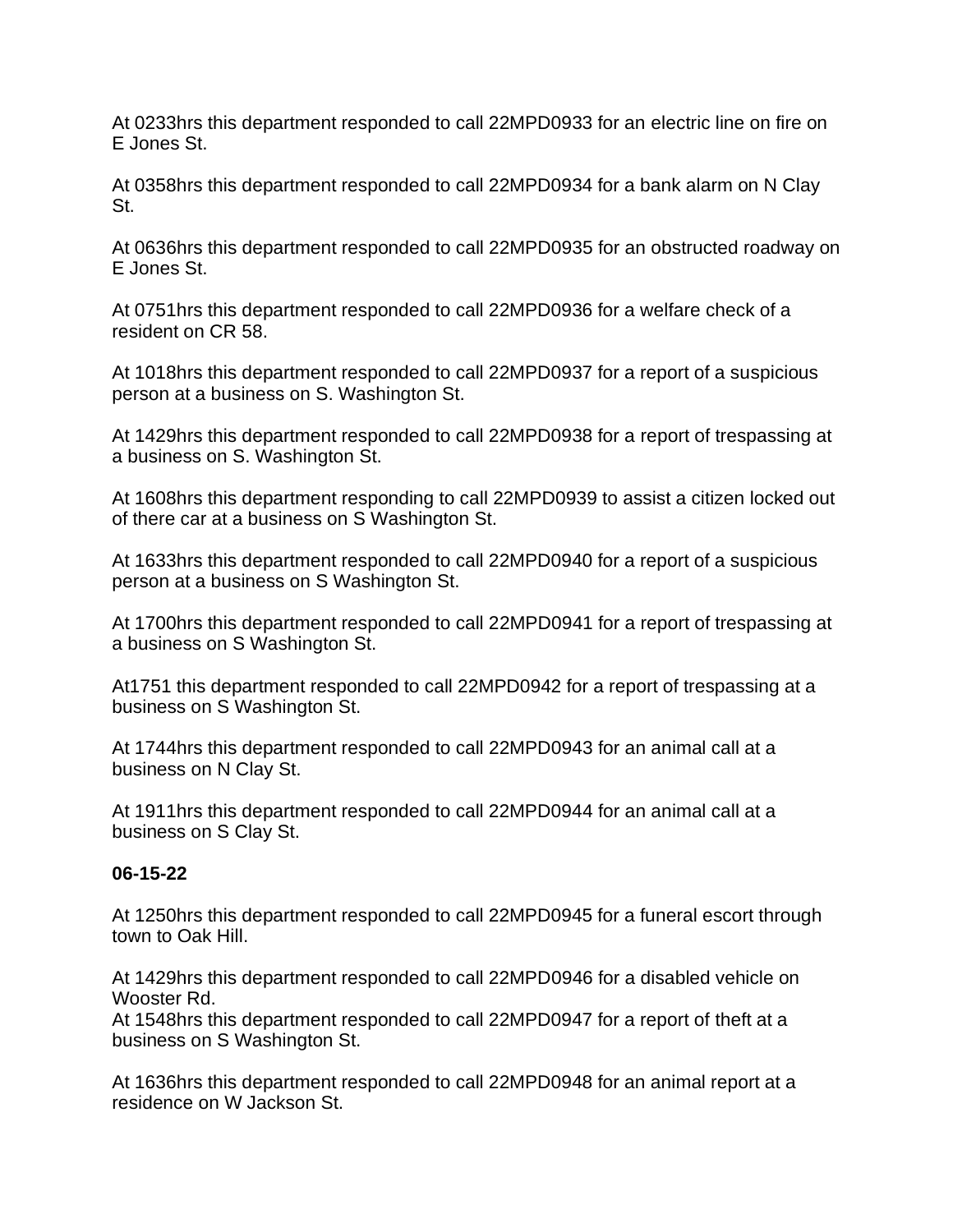## **06-16-22**

At 0116hrs this department responded to call 22MPD0949 for a report of a suspicious person on W. Jackson St.

At 0451hrs this department responded to call 22MPD0950 for a report of a theft on Hebron St.

At 1030hrs this department responded to call 22MPD0951 to assist a citizen unlock their vehicle on W. Adams St.

At 1656hrs this department responded to call 22MPD0952 for a report of trespassing at a business on S. Washington St.

At 1857hrs this department responded to call 22MPD0954 to assist a citizen at a business on S. Washington St.

At 1335hrs this department responded to call 22MPD0955 for a report of theft from a business on S. Washington St.

At 1923hrs this department responded to call 22MPD0956 for a drunk driver at a business on S. Washington St.

At 2233hrs this department responded to call 22MPD0957 for a report of a fight on S. Washington St.

## **06-17-22**

At 1701hrs this department responded to call 22MPD0959 to assist a citizen unlock their vehicle on E. Liberty St.

At 2259hrs this department responded to call 22MPD0960 for a report of theft from a business on S. Washington St.

At 2319hrs this department responded to call 22MPD0961 for a report of a disturbance on E. Jackson St.

## **06-18-22**

At 0009hrs this department responded to call 22MPD0962 for a drug call at a business on S. Washington St.

At 0203hrs this department responded to call 22MPD0963 for an alarm at a business on S. Washington St.

At 0725hrs this department responded to call 22MPD0964 for a report of a reckless driver heading into the Village on SR 39.